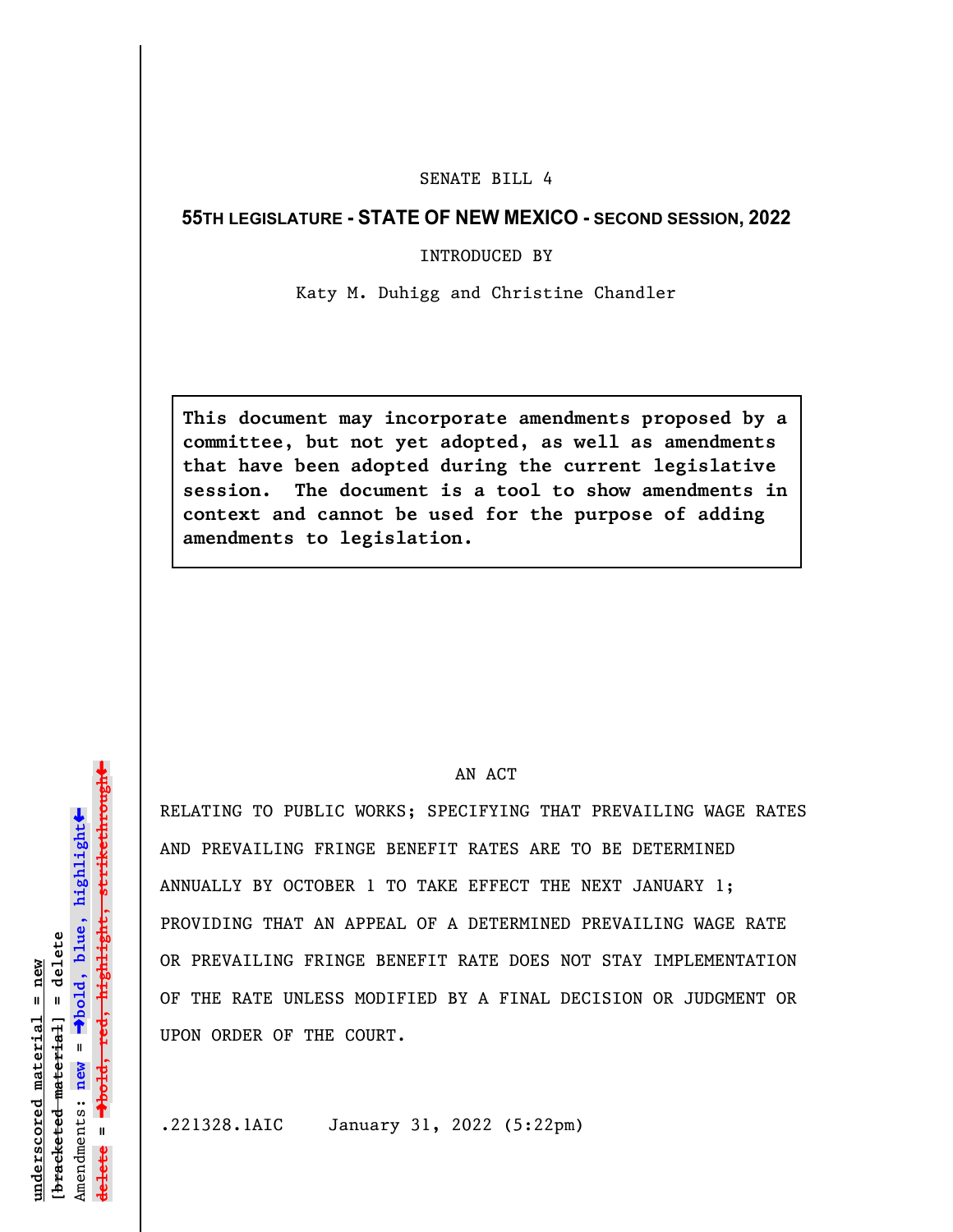BE IT ENACTED BY THE LEGISLATURE OF THE STATE OF NEW MEXICO:

**SECTION 1.** Section 13-4-11 NMSA 1978 (being Laws 1965, Chapter 35, Section 1, as amended) is amended to read:

"13-4-11. PREVAILING WAGE AND BENEFIT RATES DETERMINED-- MINIMUM WAGES AND FRINGE BENEFITS ON PUBLIC WORKS--WEEKLY PAYMENT--WITHHOLDING FUNDS.--

A. Every contract or project in excess of sixty thousand dollars (\$60,000) that the state or any political subdivision thereof is a party to for construction, alteration, demolition or repair or any combination of these, including painting and decorating, of public buildings, public works or public roads of the state and that requires or involves the employment of mechanics, laborers or both shall contain a provision stating the minimum wages and fringe benefits to be paid to various classifications of laborers and mechanics, which shall be based upon the wages and benefits that will be determined by the director to be prevailing for the corresponding classifications of laborers and mechanics employed on contract work of a similar nature in the state or locality, and every contract or project shall contain a stipulation that the contractor, subcontractor, employer or a person acting as a contractor shall pay all mechanics and laborers employed on the site of the project, unconditionally and not less often than once a week and without subsequent unlawful deduction or rebate on any account, the full amounts accrued at time of payment computed at wage rates and fringe

.221328.1AIC January 31, 2022 (5:22pm)

 $- 2 -$ 

 $\ddag$ º**bold, red, highlight, strikethrough**  $\ddot{\bullet}$ º**bold, blue, highlight**  $b$ racketed material] = delete **[bracketed material] = delete** inderscored material = new **underscored material = new** Amendments: **new** =  $\mathbf{I}$ Amendments: new **delete =**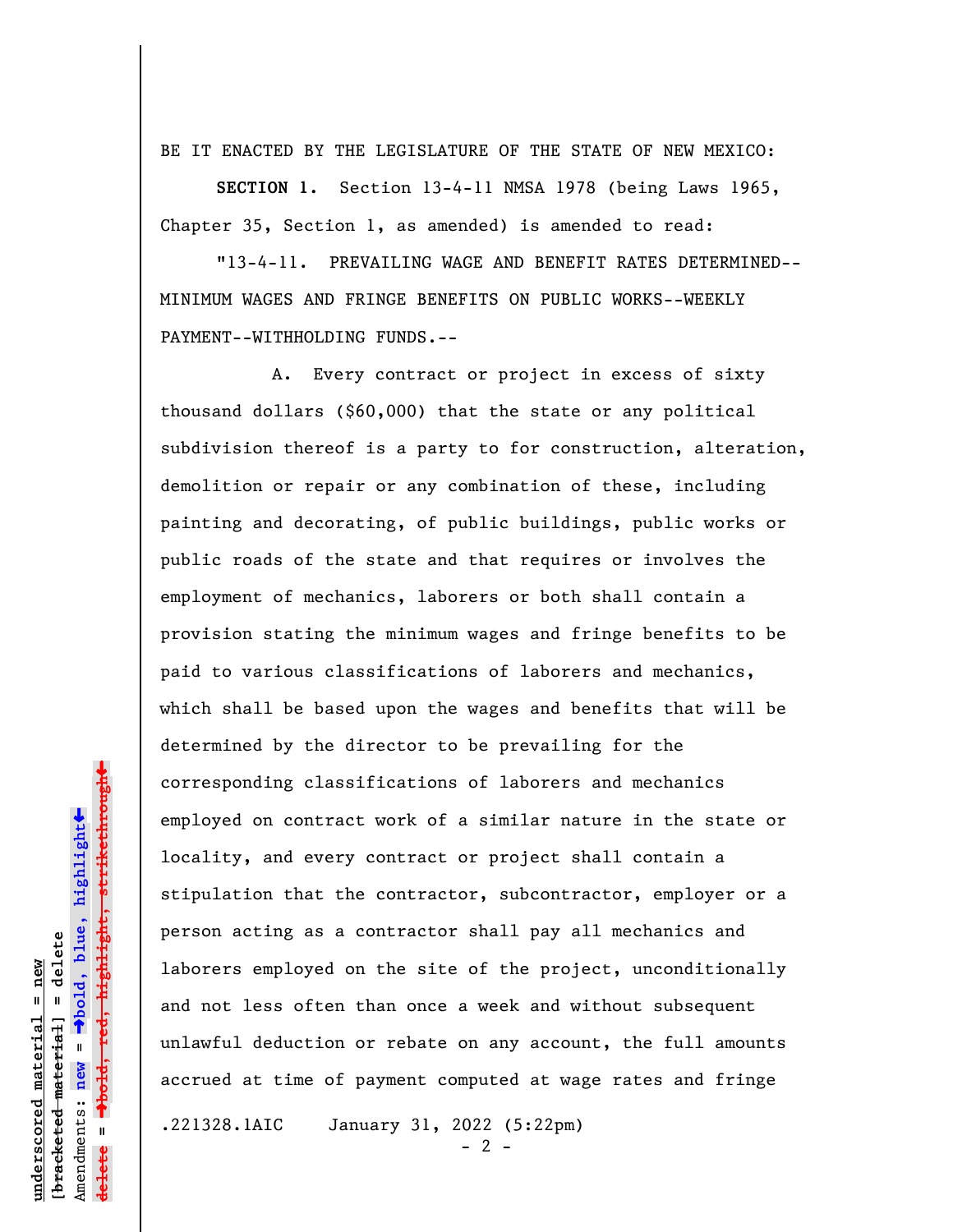benefit rates not less than those determined pursuant to Subsection B of this section to be the prevailing wage rates and prevailing fringe benefit rates issued for the project.

B. Annually, no later than October 1, the director shall determine prevailing wage rates and prevailing fringe benefit rates to take effect the next January 1 for respective classifications of laborers and mechanics employed on public works projects at the same wage rates and fringe benefit rates used in collective bargaining agreements between labor organizations and their signatory employers that govern predominantly similar classifications of laborers and mechanics for the locality of the public works project and the crafts involved; provided that:

(1) if the prevailing wage rates and prevailing fringe benefit rates cannot reasonably and fairly be determined in a locality because no collective bargaining agreements exist, the director shall determine the prevailing wage rates and prevailing fringe benefit rates for the same or most similar classification of laborer or mechanic in the nearest and most similar neighboring locality in which collective bargaining agreements exist;

(2) the director shall give due regard to information obtained during the director's determination of the prevailing wage rates and the prevailing fringe benefit rates made pursuant to this subsection;

(3) any interested person shall have the right .221328.1AIC January 31, 2022 (5:22pm) - 3 -

 $\ddag$ º**bold, red, highlight, strikethrough**  $\ddot{\bullet}$ º**bold, blue, highlight** bracketed material] = delete **[bracketed material] = delete** inderscored material = new **underscored material = new** Amendments: **new** = Amendments: new = **delete =**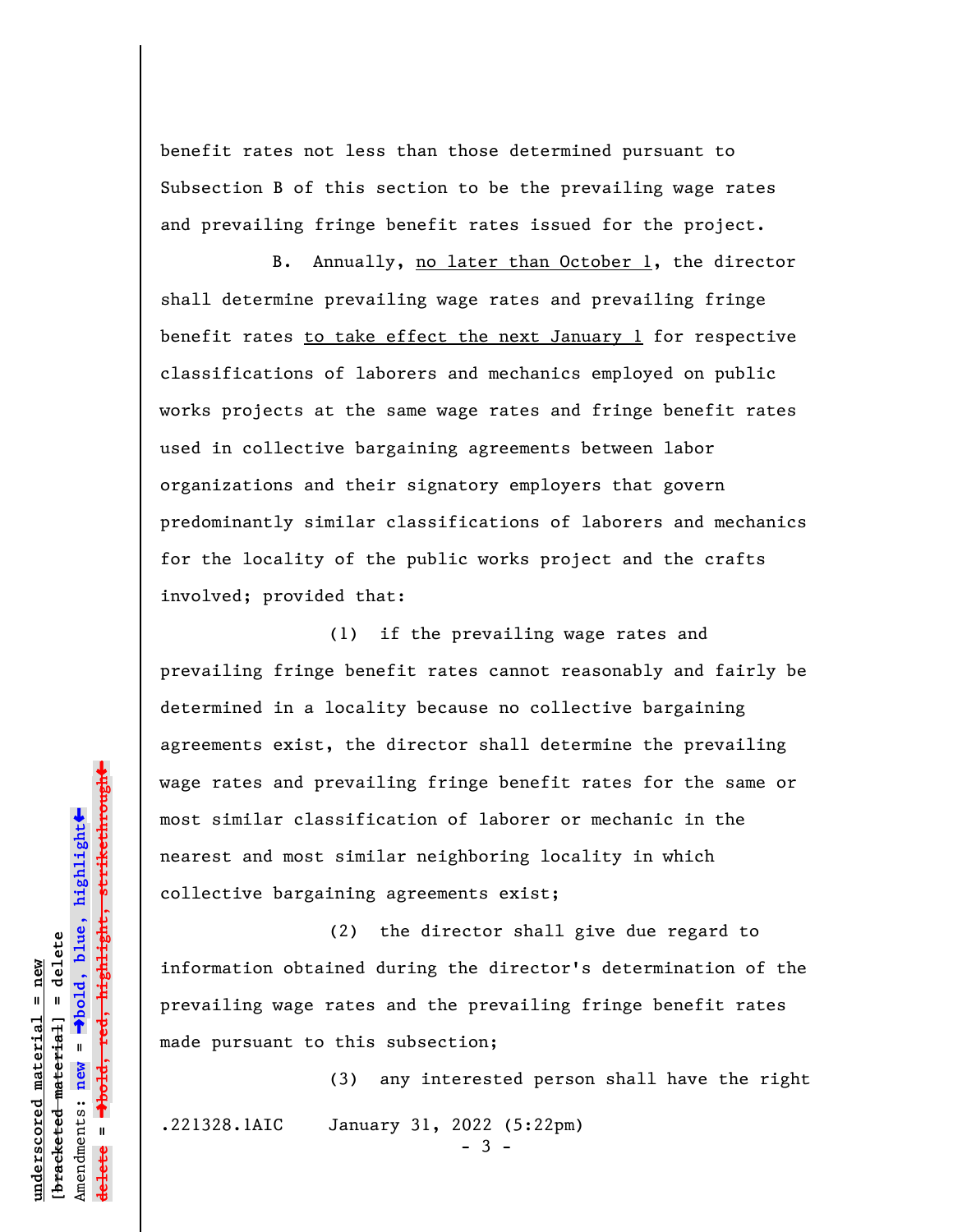to submit to the director written data, personal opinions and arguments supporting changes to the prevailing wage rate and prevailing fringe benefit rate determination; [and]

(4) prevailing wage rates and prevailing fringe benefit rates determined pursuant to the provisions of this section shall be compiled as official records and kept on file in the director's office, and the records shall be updated in accordance with the applicable rates used in subsequent collective bargaining agreements; **SJC**º**and**»**SJC**

**SJC**º**(5) an appeal of a prevailing wage rate or prevailing fringe benefit rate determined pursuant to the provisions of this section shall not stay the implementation of the rate unless the rate is modified by a final written decision of the labor and industrial commission or by a final judgment of a district court; and provided further that during the pendency of an appeal, an interested party may request and a district court may grant, upon good cause shown, a stay of the implementation of a rate.←SJC** SJC→(5) an appeal of the **prevailing wage determination pursuant to the provisions of this section shall not have the effect of creating a stay of the implementation of the rate; and**

**(6) during the pendency of an appeal, whether before the labor and industrial commission or in a court, a court of competent jurisdiction may grant a stay of the implementation of the wage rate based on a motion made by a**

.221328.1AIC January 31, 2022 (5:22pm)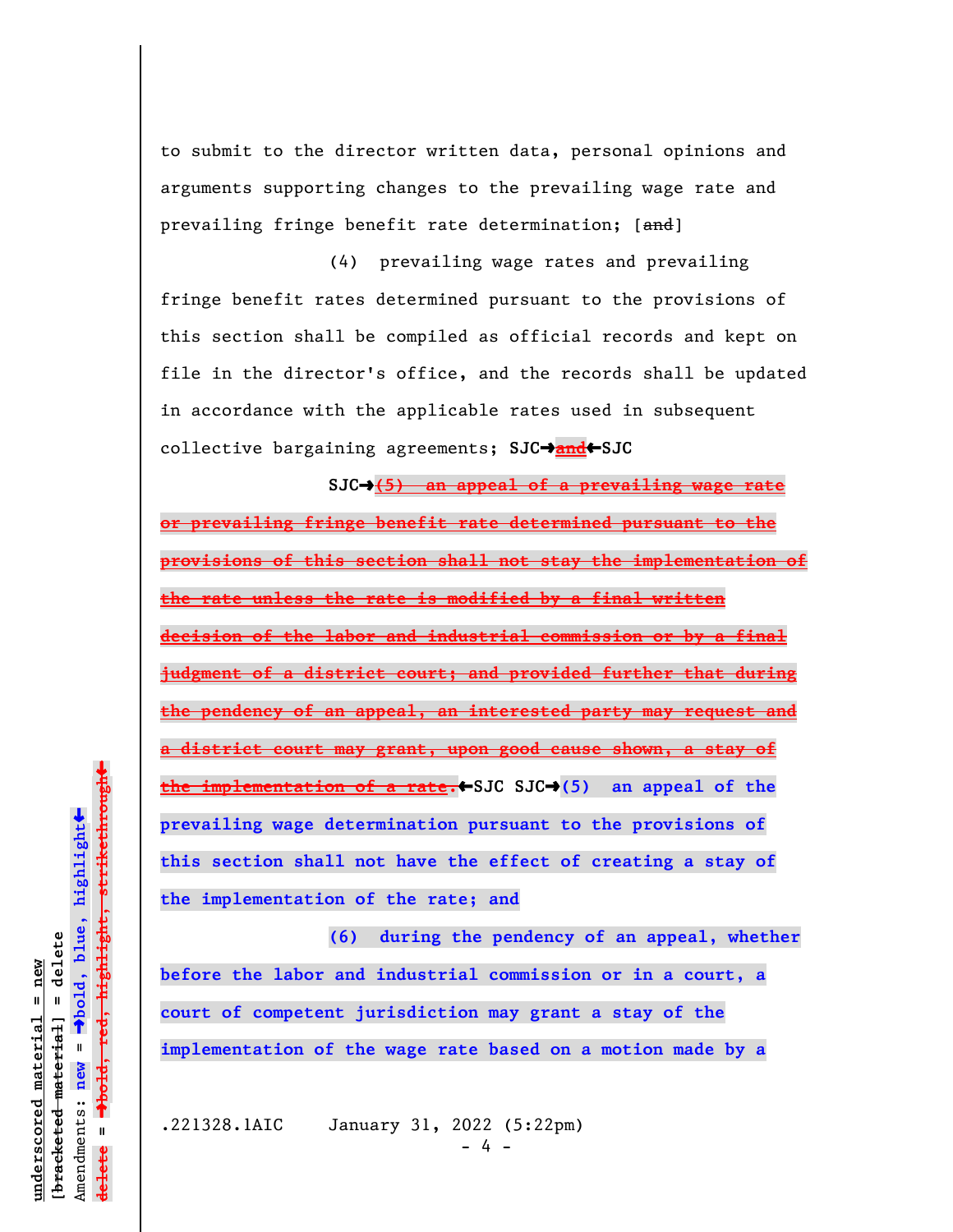**party or an interested person, provided the court gives an opportunity for any interested person to be heard on the matter.**»**SJC**

C. The prevailing wage rates and prevailing fringe benefit rates to be paid shall be posted by the contractor or person acting as a contractor in a prominent and easily accessible place at the site of the work; provided that there shall be withheld from the contractor, subcontractor, employer or a person acting as a contractor so much of accrued payments as may be considered necessary by the director or contracting officer of the state or political subdivision to pay to laborers and mechanics employed on the project the difference between the prevailing wage rates and prevailing fringe benefit rates required by the director to be paid to laborers and mechanics on the work and the wage rates and fringe benefit rates received by the laborers and mechanics and not refunded to the contractor, subcontractor, employer or a person acting as a contractor or the contractor's, subcontractor's, employer's or person's agents.

D. Certified weekly payroll records of a contracting agency are subject to inspection pursuant to the Inspection of Public Records Act; provided that the request shall be fulfilled within twenty days of receipt of the written request. Certified weekly payroll records are subject to record retention requirements applicable to payroll records of a state agency.

.221328.1AIC January 31, 2022 (5:22pm)

 $-5 -$ 

 $\ddag$ º**bold, red, highlight, strikethrough**  $\ddot{\bullet}$ º**bold, blue, highlight** bracketed material] = delete **[bracketed material] = delete** inderscored material = new **underscored material = new** Amendments: **new** =  $\mathbf{I}$ Amendments: new **delete =**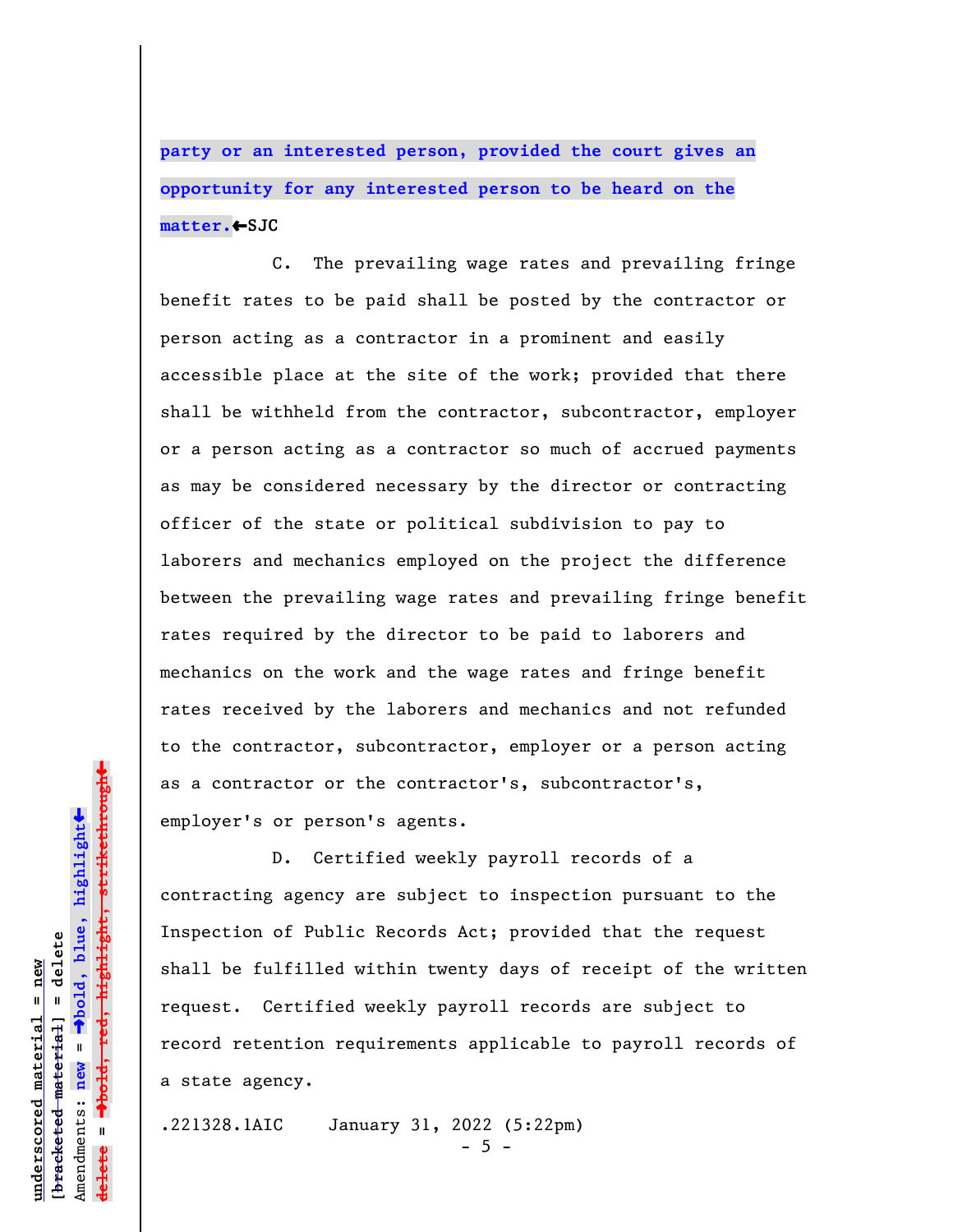E. Notwithstanding any other provision of law applicable to public works contracts or agreements, the director may, with cause:

(1) issue investigative or hearing subpoenas for the production of documents or witnesses pertaining to public works prevailing wage projects; and

(2) attach and prohibit the release of any assurance of payment required under Section 13-4-18 NMSA 1978 for a reasonable period of time beyond the time limits specified in that section until the director satisfactorily resolves any probable cause to believe a violation of the Public Works Minimum Wage Act or its implementing rules has taken place.

F. A person may file with the director a complaint that a contractor, subcontractor, employer or person acting as a contractor on the project has failed to pay the person wages or fringe benefits at the rates required by the Public Works Minimum Wage Act. Within thirty days after the filing of the complaint, either party may request in writing a mediation to resolve the complaint.

G. The director shall, within thirty days of the filing of the complaint, commence an investigation of the allegations contained in the complaint. The director shall, within seventy-five days after the completion of mediation or if no mediation is requested, within seventy-five days after the filing of the complaint, make a determination supported by .221328.1AIC January 31, 2022 (5:22pm)

- 6 -

º**bold, red, highlight, strikethrough**  $\ddot{\bullet}$ º**bold, blue, highlight**  $b$ racketed material] = delete **[bracketed material] = delete** inderscored material = new **underscored material = new** Amendments: **new** =  $\mathbf{I}$ Amendments: new **delete =**

 $\ddag$